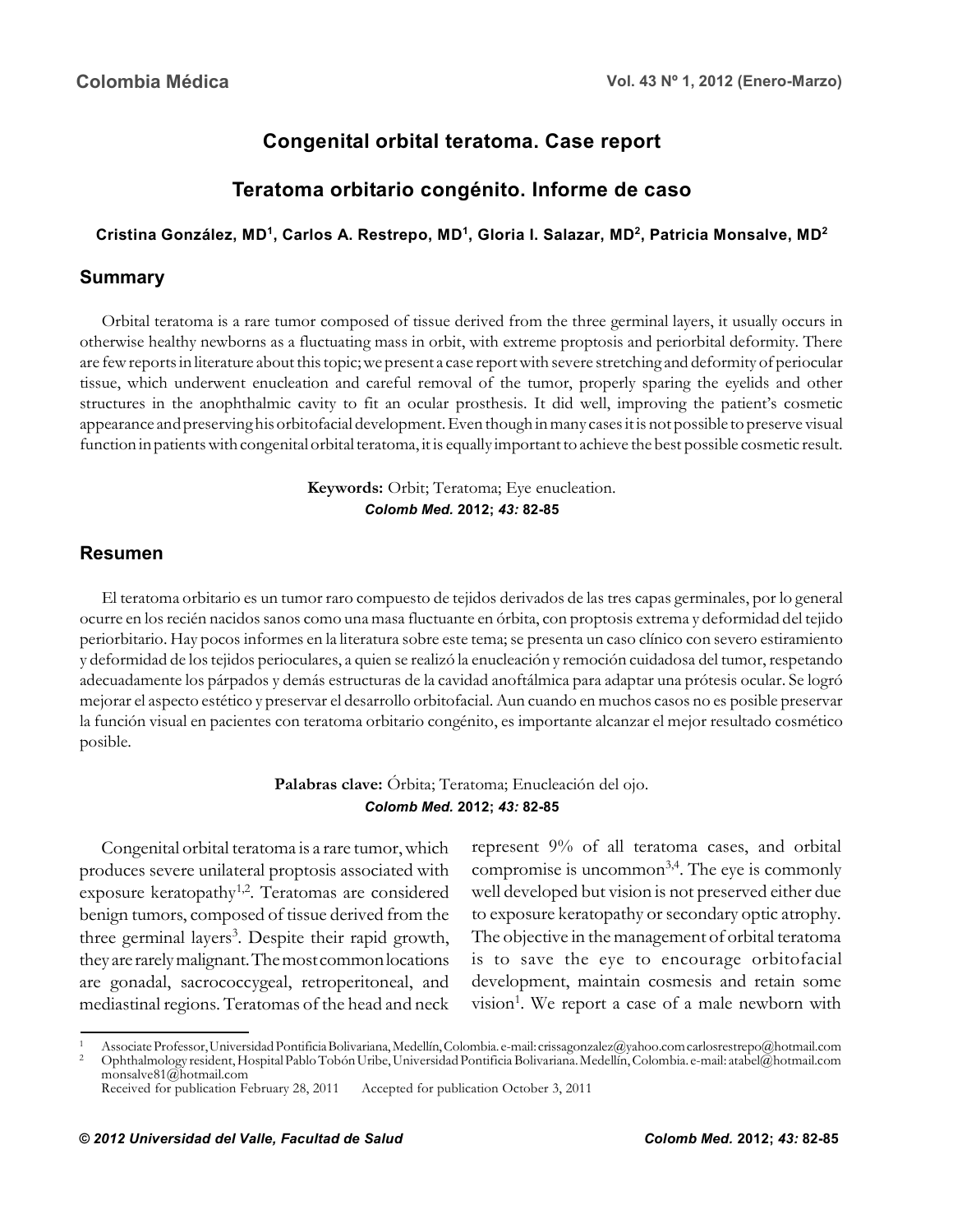massive congenital teratoma who underwent a successful surgical resection of the tumor, sparing eyelids and other orbital structures for subsequent adaptation of ocular prosthesis. Even though it was not possible to maintain any vision, a good cosmesis and orbitofacial development could be achieved.

#### **Case report**

A 2,800-gram boy, born in a rural area at 37 weeks gestation by vaginal delivery and with no prenatal history of importance was referred to our Institution 7 h after birth with a left orbital mass.

The patient was evaluated by the Ophthalmology and Pediatric groups, finding a large vascularized mass compromising the left midface, hard and soft areas in consistence and without pain to palpation; there was a complete proptosis, chemosis, hypopyon and leuchoma, with evident corneal penetration, without any motility of the globe and absence of pupillary reflex (Figure 1). The right eye was normal, with no other lesions in an otherwise healthy newborn; there was no other evidence of germ cell abnormality.

Craneal computerized tomography reported a predominantly cystic, multilocular mass, with calcifications, covering the whole orbital cavity with expansion of the bony walls without dilation of the optical channel and complete forward displacement of the eyeball, without extension to surrounding structures. The right orbit revealed no lesions.

The Magnetic Resonance Imaging (MRI) showed a 6 x 6 cm multilocular mass, with liquid and fatty content, without brain lesions (Figure 2). The diagnosis of a teratoma compatible mass was made.

With this history and images, the patient was taken to surgery where a penetrated left eyeball was found and the following procedures were performed: resection of the tumor and enucleation, adaptation of a number 18 Medpor implant with muscle attachment to it, tenon and conjunctiva closure, adjustment of a conformer and tarsorraphy. There were no complications during the procedure. The mass was well defined, encapsulated with areas of hard and soft



**Figure 1. Frontal picture showing vascularized mass, chemosis, complete eyeball exposure and widespread corneal opacity**



**Figure 2. Axial T1-MRI shows the multilocular mass, with liquid and fatty content corresponding with teratoma**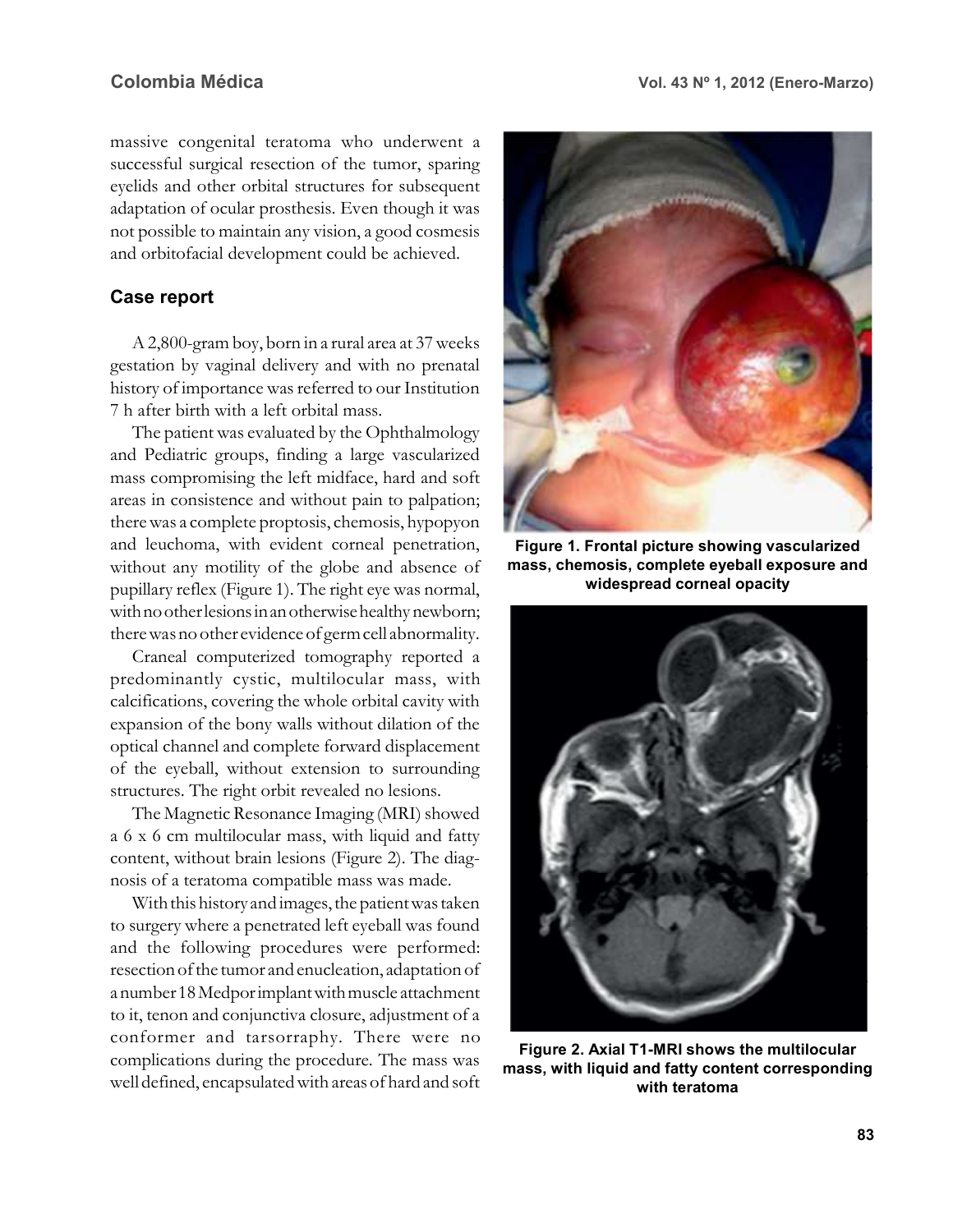

**Figure 3. Organoid structures formed by mature cartilage, mature adipose tissue, fibromuscular tissue, and columnar epithelium with cilia. (Hematoxylin and eosin stain, 10 X)**



**Figure 4. Patient eight months after surgery with ocular prosthesis adapted**

consistency, when opened it released plenty of yellow liquid.

Histopathological examination of the mass revealed the presence of cartilage, mature adipose tissue, fibromuscular tissue, respiratory epithelium and gastrointestinal mucosa. A final histopathological diagnosis of mature cystic teratoma was made (Figure 3).

The patient was taken to surgery 15 days after resection of the tumor for a new adaptation of conformer to continue with the *cul de sac* reconstruction, given that tissues were completely relaxed and had completely lost the normal anatomy. Also, a new tarsorraphy was made.Currently, the patient has adequate *cul de sac* with a very good cavity and prosthesis was finally adapted with very good cosmetic result (Figure 4).

## **Discussion**

Teratomas are tumors composed of a wide diversity of tissues foreign to the anatomic site where they arise<sup>1</sup>. They are usually benign, and have been divided into four different groups:

- 1. Complete orbital fetus-in-fetu (orbitopagus parasiticus).
- 2. Incomplete second fetus including spine.
- 3. True orbital teratoma with the three germ layers.
- 4. Dermoid tumor with only two germ cell lines<sup>2</sup>.

Histopathologically, most teratomas are composed of tissues representing at least two, but usually three embryonic layers, including ectoderm, mesoderm, and endoderm. If the neoplastic tissue is uniformly mature, resembling the adult tissues, the tumor is defined as a mature teratoma. Tumors containing any immature or embryonal tissue with mitotic figures are designated as immature teratomas and can display malignant behavior with metastasis<sup>4</sup>.

The predominant germ cell observed in orbital teratomas is surface ectoderm as cysts filled with keratin and adnexal structures, such as hair follicles and sweat glands. Neuroectodermal tissues include primitive neural tubes, choroidal plexus, ganglia, and glial elements. The mesoderm is the second most common germ cell layer, represented by muscle, bone, cartilage, and fat. The endoderm is the least common component of teratomas and it may produce respiratory or gastrointestinal tissue cysts<sup>4</sup>.

It is more common in women and it has been described more frequently in the left orbit<sup>2</sup>. The clinical features of these tumors include an otherwise